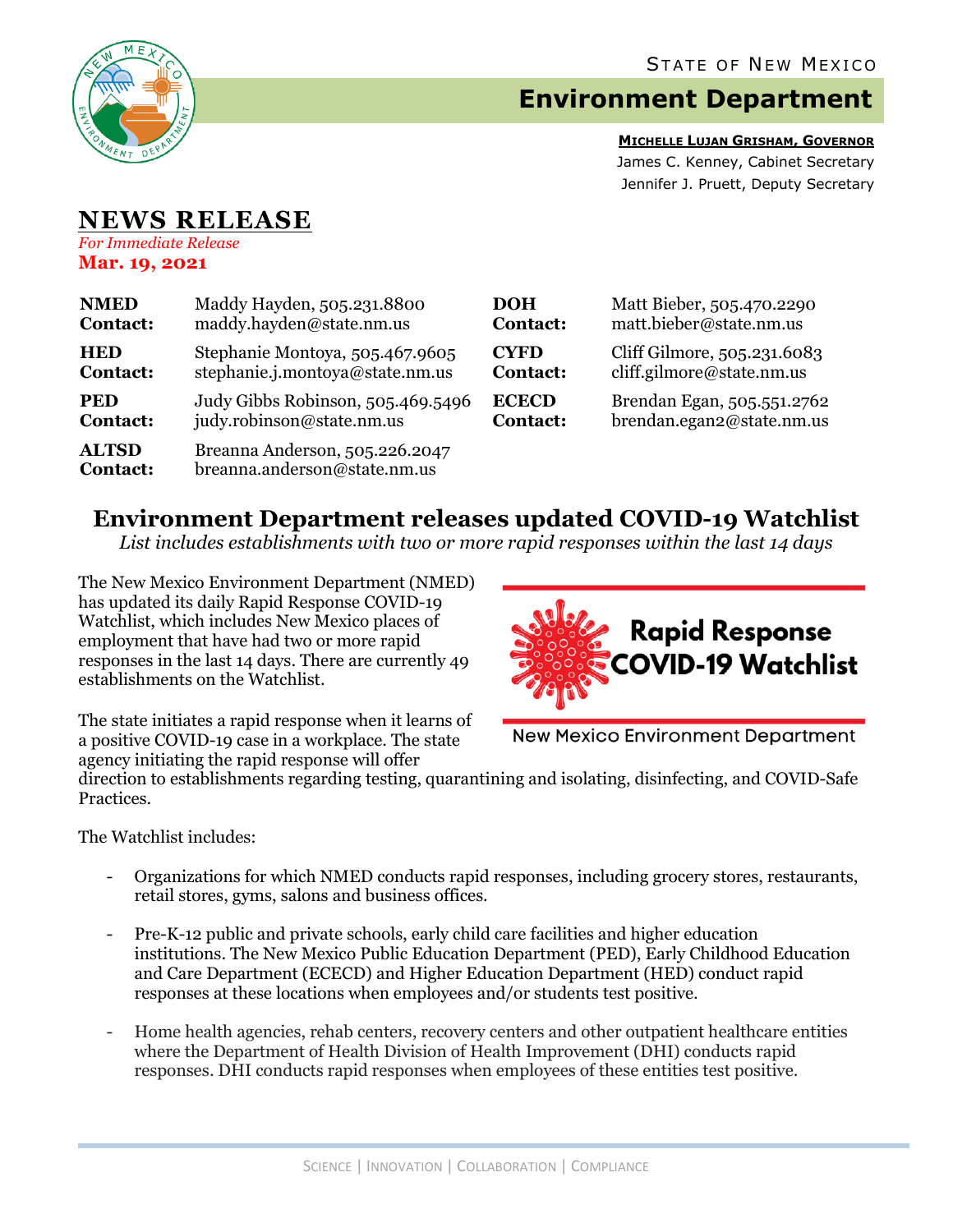- Long-term care facilities, including skilled nursing homes and assisted living facilities where the Aging and Long-Term Services Department (ALTSD) conducts rapid responses when a staff member and/or resident tests positive for COVID-19.
- Children, Youth and Families Department (CYFD) facilities, including residential treatment centers for youth and youth shelters. CYFD conducts rapid responses when staff and/or residents test positive.

The Rapid Response COVID-19 Watchlist allows the public to make more informed decisions when patronizing establishments and also assists NMED's Occupational Health and Safety Bureau and other state and local regulatory agencies in evaluating whether organizations are complying with state public health orders and COVID-Safe Practices. State regulatory agencies may initiate compliance investigations and/or exercise enforcement when establishments fail to adhere to required practices.

The current public health order mandates certain establishments close for two weeks if they have four or more rapid responses within the last 14 days. The closure requirement applies to food and drink establishments, retail spaces, places of lodging, close-contact businesses as defined in the Nov. 13, 2020 public health order, and essential businesses (other than healthcare operations, utility and media services).

When there are four or more rapid responses at a location within 14 calendar days, the New Mexico Environment Department will refer the establishment to the Department of Health, which will evaluate and make the decision on establishment closure. An establishment may be permitted to continue operating if the Department of Health, after consultation with the New Mexico Environment Department, determines that the business is a sole provider of goods or services within a community, or if they have committed to regular surveillance testing of their workforce.

If a school has four rapid responses in a 14-day period, it must close within seven calendar days and remain in remote-only learning for 14 days. Only the individual school that reached the rapid response threshold is required to return to remote learning.

The current Rapid Response COVID-19 Watchlist and closure list, which includes all establishments that have been required to close, are posted [here.](https://www.env.nm.gov/rapid-response-data/)



**New Mexico Environment Department** 

## **Friday, March 19**

| <b>AGENCY</b><br><b>ASSIGNED</b> | <b>NAME</b>                   | <b>ADDRESS</b> | CITY              | <b>COUNTY</b> | <b>NUMBER OF</b><br><b>RAPID</b><br><b>RESPONSES</b> |
|----------------------------------|-------------------------------|----------------|-------------------|---------------|------------------------------------------------------|
| <b>NMED</b>                      | <b>FIRST NATIONAL BANK</b>    | 414 10TH ST    | <b>ALAMOGORDO</b> | <b>OTERO</b>  | $\overline{2}$                                       |
| <b>NMED</b>                      | LOWE'S                        | 675 10TH ST    | <b>ALAMOGORDO</b> | <b>OTERO</b>  | $\overline{2}$                                       |
|                                  | <b>GOOD SAMARITAN SOCIETY</b> | 3101 NORTH     |                   |               |                                                      |
| <b>ALTSD</b>                     | <b>BETTY DARE</b>             | FLORIDA AVENUE | <b>ALAMOGORDO</b> | <b>OTERO</b>  | 0                                                    |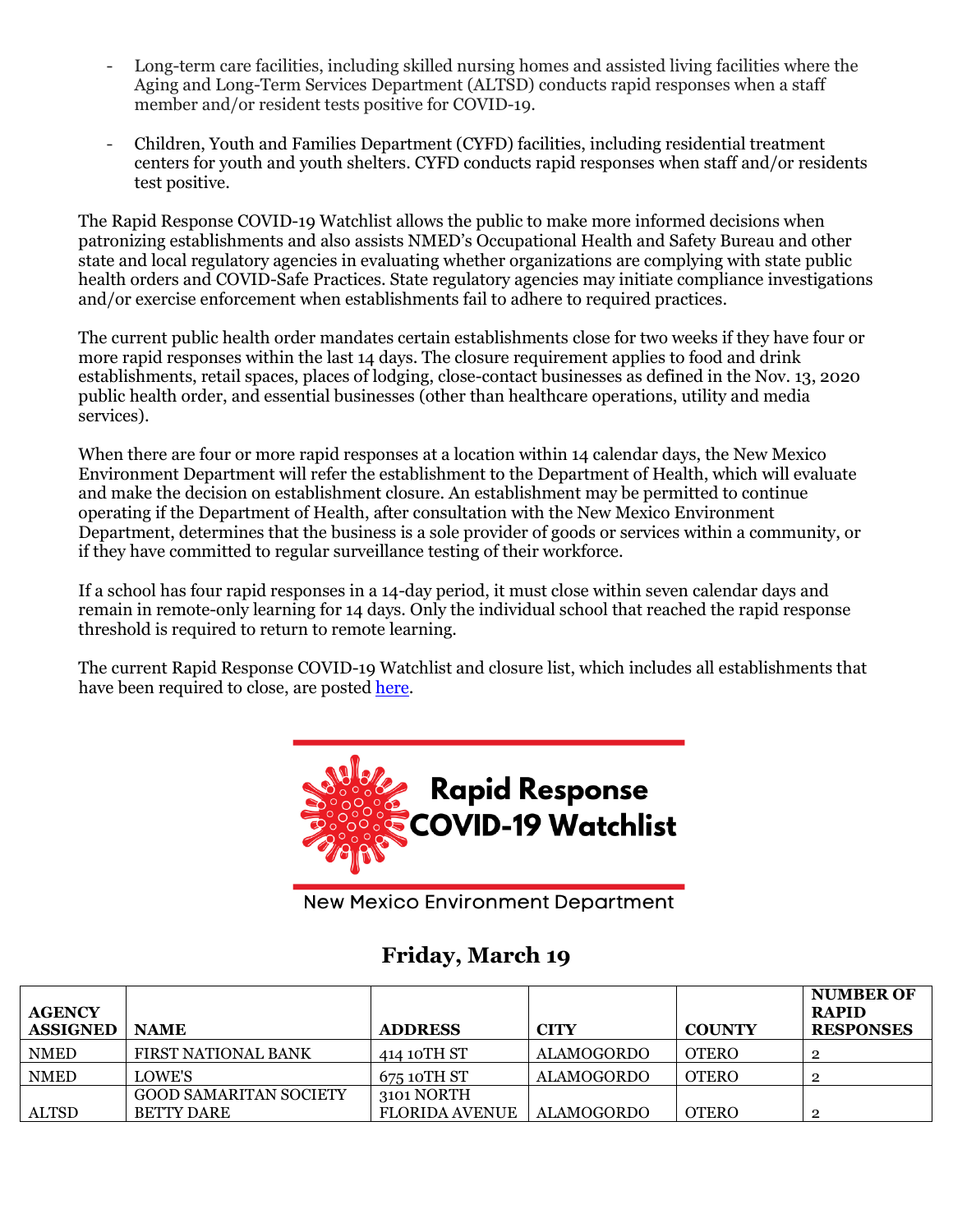|              | ALDERETE ELECTRIC SVC                                                  | 2230 PHOENIX                                          |                    |                   |                |
|--------------|------------------------------------------------------------------------|-------------------------------------------------------|--------------------|-------------------|----------------|
| <b>NMED</b>  | <b>CORP</b>                                                            | AVE NE $# D$<br>7530                                  | <b>ALBUQUERQUE</b> | <b>BERNALILLO</b> | $\overline{2}$ |
| <b>NMED</b>  | <b>BBVA</b>                                                            | <b>MONTGOMERY</b><br><b>BLVD NE</b>                   | <b>ALBUQUERQUE</b> | <b>BERNALILLO</b> | $\overline{2}$ |
| <b>NMED</b>  | <b>BEST FRIENDS PET</b><br><b>CREMATION</b>                            | 3816 EDITH BLVD<br><b>NE</b>                          | <b>ALBUQUERQUE</b> | <b>BERNALILLO</b> | $\overline{2}$ |
| <b>NMED</b>  | <b>BUENO FOODS</b>                                                     | 2001 4TH ST SW                                        | <b>ALBUQUERQUE</b> | <b>BERNALILLO</b> | $\overline{2}$ |
| <b>NMED</b>  | <b>BUILDERS SOURCE INC</b>                                             | 308 MENAUL<br><b>BLVD NE</b>                          | <b>ALBUQUERQUE</b> | <b>BERNALILLO</b> | $\mathbf{2}$   |
| <b>NMED</b>  | CHEBA HUT TOASTED SUBS                                                 | 3700 ELLISON RD<br><b>NW</b>                          | <b>ALBUQUERQUE</b> | <b>BERNALILLO</b> | $\mathbf{2}$   |
| <b>NMED</b>  | <b>CITY OF ALBUQUERQUE</b>                                             | 8001 DAYTONA RD<br><b>NW</b>                          | <b>ALBUQUERQUE</b> | <b>BERNALILLO</b> | $\overline{2}$ |
| <b>NMED</b>  | DENVER MATTRESS CO                                                     | 3230 MENAUL<br>BLVD NE # C                            | <b>ALBUQUERQUE</b> | <b>BERNALILLO</b> | $\overline{2}$ |
| <b>NMED</b>  | ENTERPRISE RENT-A-CAR                                                  | 3400 UNIVERSITY<br>BLVD SE $# K$                      | <b>ALBUQUERQUE</b> | <b>BERNALILLO</b> | $\overline{2}$ |
| <b>NMED</b>  | ESTRADA DEVELOPMENT LLC                                                | 535 MUSCATEL<br><b>AVE NE</b>                         | <b>ALBUQUERQUE</b> | <b>BERNALILLO</b> | 3              |
| <b>NMED</b>  | <b>KOAT TV</b>                                                         | 3801 CARLISLE<br><b>BLVD NE</b><br>10421 RESEARCH     | <b>ALBUQUERQUE</b> | <b>BERNALILLO</b> | $\mathbf 2$    |
| <b>NMED</b>  | MEDINATURA INC                                                         | <b>RD SE</b><br>2525 ALAMO AVE                        | <b>ALBUQUERQUE</b> | <b>BERNALILLO</b> | 3              |
| <b>NMED</b>  | NANOCOOL LLC                                                           | <b>SE</b>                                             | <b>ALBUQUERQUE</b> | <b>BERNALILLO</b> | $\overline{2}$ |
| <b>NMED</b>  | PNM RESOURCES                                                          | 4201 EDITH BLVD<br><b>NE</b>                          | <b>ALBUQUERQUE</b> | <b>BERNALILLO</b> | $\mathbf{2}$   |
| <b>NMED</b>  | <b>SMITH'S FOOD &amp; DRUG CTR</b>                                     | 8301 GOLF<br><b>COURSE RD NW</b>                      | <b>ALBUQUERQUE</b> | <b>BERNALILLO</b> | $\mathbf 2$    |
| <b>NMED</b>  | <b>UPS</b>                                                             | 1239 BELLAMAH<br>AVE NW $# A$                         | <b>ALBUQUERQUE</b> | <b>BERNALILLO</b> | $\overline{2}$ |
| <b>NMED</b>  | <b>WALMART SUPERCENTER</b>                                             | 2701 CARLISLE<br><b>BLVD NE</b>                       | <b>ALBUQUERQUE</b> | <b>BERNALILLO</b> | 3              |
| <b>NMED</b>  | <b>WALMART SUPERCENTER</b>                                             | 400 EUBANK<br><b>BLVD NE</b>                          | <b>ALBUQUERQUE</b> | <b>BERNALILLO</b> | 3              |
| <b>NMED</b>  | YRC FREIGHT                                                            | 900 64TH ST NW                                        | <b>ALBUQUERQUE</b> | <b>BERNALILLO</b> | $\overline{2}$ |
| <b>NMPED</b> | <b>VALLEY HIGH</b>                                                     | 1505 CANDELARIA<br><b>RD NW</b>                       | <b>ALBUQUERQUE</b> | <b>BERNALILLO</b> | $\overline{2}$ |
| DHI          | <b>CONSUMER DIRECT</b><br>PERSONAL CARE                                | 1120<br>PENNSYLVANIA<br><b>STREET NE SUITE</b><br>100 | <b>ALBUQUERQUE</b> | <b>BERNALILLO</b> | $\overline{2}$ |
| <b>HED</b>   | UNIVERSITY OF NEW MEXICO                                               | 1 UNIVERSITY<br><b>BLVD</b>                           | <b>ALBUQUERQUE</b> | <b>BERNALILLO</b> | $\mathbf{2}$   |
| <b>NMPED</b> | CENTRAL ELEMENTARY                                                     | <b>1619 WEST</b><br><b>DELGADO AVE</b>                | <b>BELEN</b>       | <b>VALENCIA</b>   | $\overline{2}$ |
| <b>NMED</b>  | HYATT REGENCY-TAMAYA<br><b>RESORT</b>                                  | 1300 TUYUNA TRL                                       | <b>BERNALILLO</b>  | <b>SANDOVAL</b>   | $\overline{2}$ |
| <b>ALTSD</b> | <b>GOOD LIFE SENIOR LIVING</b><br>AND MEMORY CARE -<br><b>CARLSBAD</b> | 601 & 801 W<br><b>CHERRY LANE</b>                     | <b>CARLSBAD</b>    | <b>EDDY</b>       | 5              |
| <b>NMPED</b> | CLOUDCROFT ELEMENTARY                                                  | 810 JAMES<br><b>CANYON HWY</b>                        | <b>CLOUDCROFT</b>  | <b>OTERO</b>      | $\overline{2}$ |
| <b>NMED</b>  | <b>WALMART SUPERCENTER</b>                                             | <b>66 STATE ROAD</b><br>$344 * 344$                   | <b>EDGEWOOD</b>    | <b>SANTA FE</b>   | $\overline{2}$ |
| <b>NMED</b>  | ABC PAINT & BODY                                                       | 490 N VALLEY DR<br># $C$                              | <b>LAS CRUCES</b>  | <b>DONA ANA</b>   | 3              |
| <b>NMED</b>  | <b>CHILI'S GRILL &amp; BAR</b>                                         | 426 STELSHOR<br><b>BLVD</b>                           | <b>LAS CRUCES</b>  | DONA ANA          | $\mathbf 2$    |